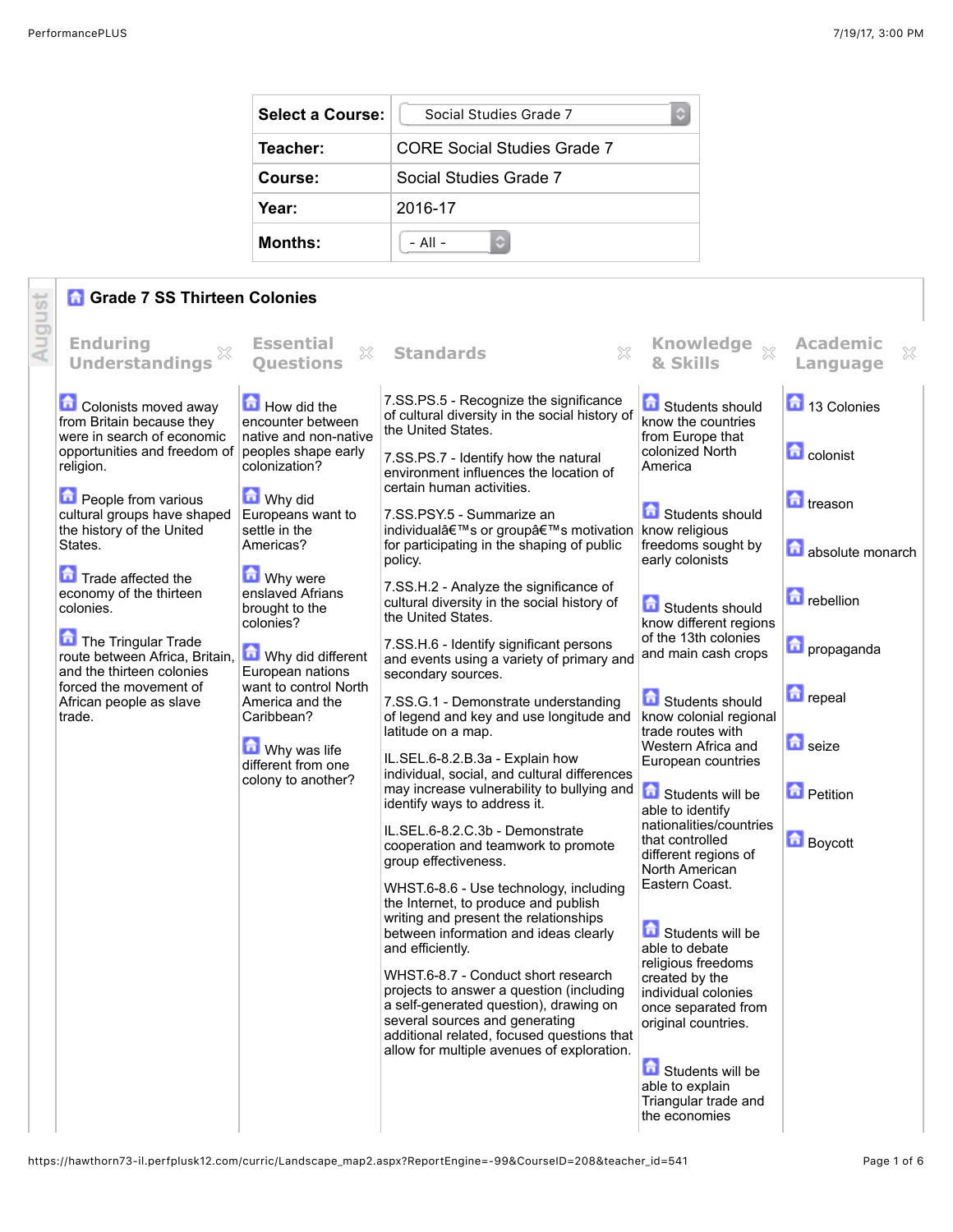|          |                                                                                                                                    |                                                            |                                                                                                                                                                                                                                                     | created within the<br>three main regions of<br>the 13 colonies.                                            |                                                             |
|----------|------------------------------------------------------------------------------------------------------------------------------------|------------------------------------------------------------|-----------------------------------------------------------------------------------------------------------------------------------------------------------------------------------------------------------------------------------------------------|------------------------------------------------------------------------------------------------------------|-------------------------------------------------------------|
| ember    | <b>Enduring</b><br>×<br><b>Understandings</b>                                                                                      | <b>Essential</b><br>$\mathbb{X}$<br><b>Ouestions</b>       | 53<br><b>Standards</b>                                                                                                                                                                                                                              | <b>Knowledge</b><br>$\bar{\chi}^2$<br>& Skills                                                             | <b>Academic</b><br>×<br>Language                            |
| ober     | <b>Enduring</b><br><b>Understandings</b>                                                                                           | <b>Essential</b><br>X<br><b>Ouestions</b>                  | X<br><b>Standards</b>                                                                                                                                                                                                                               | Knowledge $\frac{1}{20}$<br>& Skills                                                                       | <b>Academic</b><br>X<br>Language                            |
|          | <b>n</b> Grade 7 SS Prelude to War and Rev War                                                                                     |                                                            |                                                                                                                                                                                                                                                     |                                                                                                            |                                                             |
| November | <b>Enduring</b><br><b>Understandings</b>                                                                                           | <b>Essential</b><br>X<br><b>Questions</b>                  | X<br><b>Standards</b>                                                                                                                                                                                                                               | <b>Knowledge</b><br>$\chi$<br>& Skills                                                                     | <b>Academic</b><br>×<br>Language                            |
|          | Specific individuals that<br>had a profound impact on<br>history.                                                                  | What conflicting<br>ideas led to the<br>Revolutionary War? | 7.SS.PS.4 - Identify barriers to trade and<br>explain why national relations create<br>barriers to trade.                                                                                                                                           | Students will know<br>a series of<br>increasingly restrictive                                              | <b>Boycott</b><br><b>n</b> repeal                           |
|          | Revolutions are caused<br>by social, economic, and                                                                                 | <b>M</b> What were the<br>hopes and fears of               | 7.SS.PS.8 - Describe how geography<br>has influenced the development of the<br>United States.                                                                                                                                                       | laws angered many<br>American colonists,<br>leading to rebellion.                                          | <b>D</b> petition                                           |
|          | political inequalities.<br>Revolutions have<br>outcomes that affect both the Revolutionary War<br>local and global<br>communities. | the colonists?<br>How did the<br>shape our country?        | 7.SS.PSY.3 - Analyze how cultural<br>characteristics influence political<br>practices (e.g., voting procedures, types<br>of political campaigning).                                                                                                 | Students will know<br>colonial responses to<br>each act and tax.<br>Students will be                       | militia<br>Minutemen                                        |
|          | Democratic values and<br>principles led some colonists<br>to declare independence                                                  |                                                            | 7.SS.PSY.5 - Summarize an<br>individual's or group's motivation<br>for participating in the shaping of public<br>policy.                                                                                                                            | able to understand the<br>role of Massachusetts<br>in starting the<br>American Revolution.                 | <b>n</b> Patriots<br>Loyalists                              |
|          | from England and create a<br>government for their new<br>country                                                                   |                                                            | 7.SS.PSY.6 - Summarize the historical<br>influences on the development of political<br>ideas and practices as listed in the<br>Declaration of Independence, the United<br>State Constitution, the Bill of Rights, and<br>the Illinois Constitution. | Students will know<br>or be able to<br>comprhend political<br>and economic factors<br>lead to the American | <b>n</b> Tory<br><b>Continental Army</b><br><b>blockade</b> |
|          |                                                                                                                                    |                                                            | 7.SS.PSY.7 - Describe both the ideas<br>and actions of significant political figures,<br>events, or processes in American history<br>or development.                                                                                                | Revolution.<br>Analyze primary<br>documents.                                                               | Mercenary<br><b>Traitor</b>                                 |
|          |                                                                                                                                    |                                                            | 7.SS.E.1 - Explain that consumer<br>demand determines what producers will<br>produce in a market economy.                                                                                                                                           | <b>d</b> Identify details and<br>factors that are<br>economic, political or<br>social.                     | <b>n</b> Preamble<br>Natural rights                         |
|          |                                                                                                                                    |                                                            | 7.SS.H.6 - Identify significant persons<br>and events using a variety of primary and<br>secondary sources.                                                                                                                                          | Recognize and<br>define key vocabulary                                                                     | $\Box$ ally                                                 |
|          |                                                                                                                                    |                                                            | 7.SS.G.1 - Demonstrate understanding<br>of legend and key and use longitude and<br>latitude on a map.                                                                                                                                               | <b>d</b> Identify main idea<br>and details.                                                                | <b>T</b> cavalry                                            |
|          |                                                                                                                                    |                                                            | 7.SS.G.3 - Demonstrate understanding<br>of the spatial distribution of various<br>phenomena by using latitude and<br>longitude to plot data on a base                                                                                               | DBQ based on<br>economic, political<br>and social factors.                                                 | <b>Guerrilla warfare</b>                                    |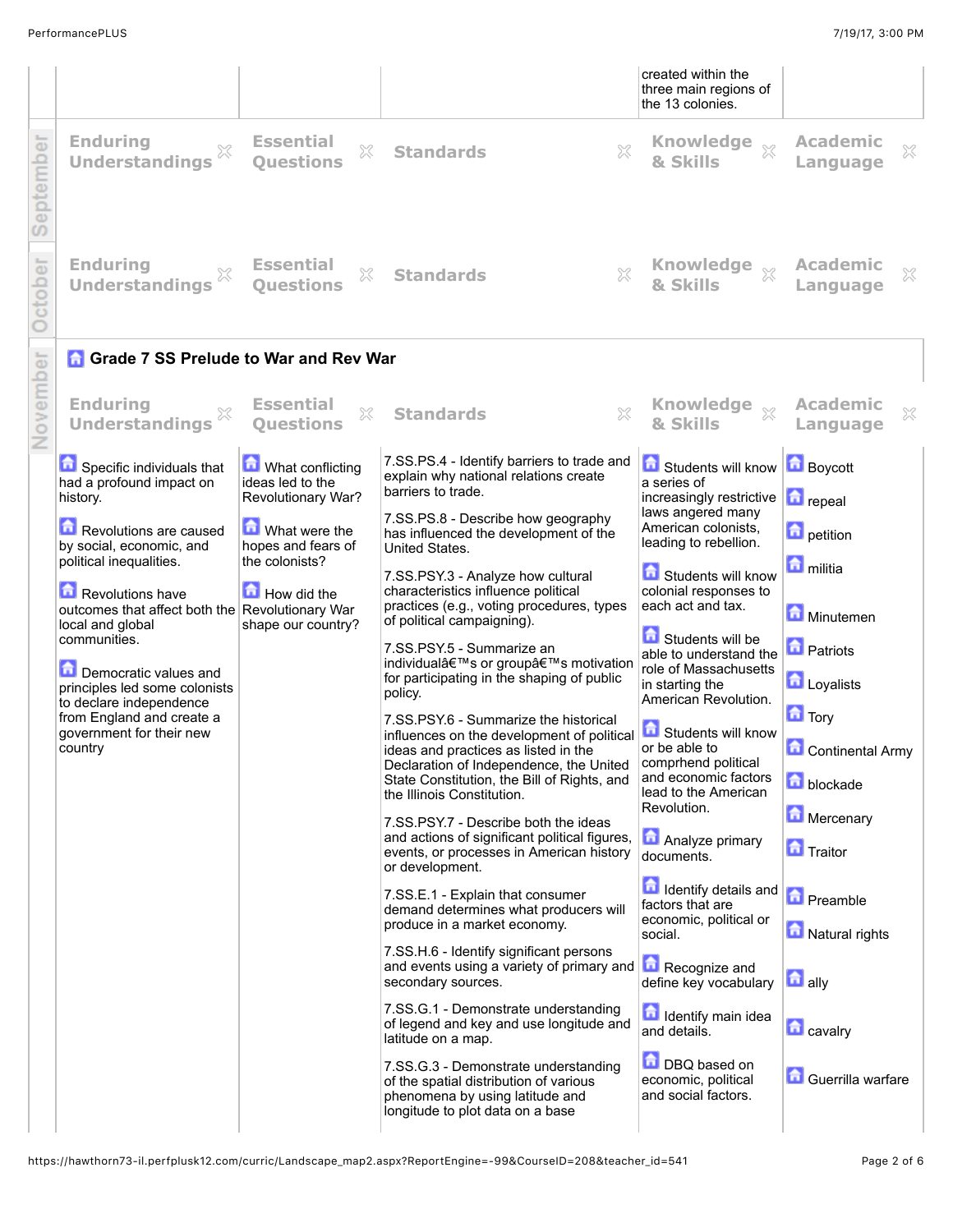|          |                                                                                                                                                                                                                                                                                                                                                                                                                                                                                                                                                                                                                                                                                    |                                                                                                                                                                                                                                                                                                                                                                                                                                                                                                                                                                                                                                                                                   | IL.SEL.6-8.2.C.3b - Demonstrate<br>cooperation and teamwork to promote<br>group effectiveness.<br>WHST.6-8.8 - Gather relevant<br>information from multiple print and digital<br>sources, using search terms effectively;<br>assess the credibility and accuracy of<br>each source; and quote or paraphrase<br>the data and conclusions of others while<br>avoiding plagiarism and following a<br>standard format for citation.                                                                                                                                                                                                                                                                                                                                                                                                                                                                                                                                                                                                                                                                                          |                                                                                                                                                                                                                                                                                                                                                                                                                                                                                                                                                                                                                                                                                              | <b>b</b> siege                                                                                                                                                                                                                                                                                                                                                                                                               |
|----------|------------------------------------------------------------------------------------------------------------------------------------------------------------------------------------------------------------------------------------------------------------------------------------------------------------------------------------------------------------------------------------------------------------------------------------------------------------------------------------------------------------------------------------------------------------------------------------------------------------------------------------------------------------------------------------|-----------------------------------------------------------------------------------------------------------------------------------------------------------------------------------------------------------------------------------------------------------------------------------------------------------------------------------------------------------------------------------------------------------------------------------------------------------------------------------------------------------------------------------------------------------------------------------------------------------------------------------------------------------------------------------|--------------------------------------------------------------------------------------------------------------------------------------------------------------------------------------------------------------------------------------------------------------------------------------------------------------------------------------------------------------------------------------------------------------------------------------------------------------------------------------------------------------------------------------------------------------------------------------------------------------------------------------------------------------------------------------------------------------------------------------------------------------------------------------------------------------------------------------------------------------------------------------------------------------------------------------------------------------------------------------------------------------------------------------------------------------------------------------------------------------------------|----------------------------------------------------------------------------------------------------------------------------------------------------------------------------------------------------------------------------------------------------------------------------------------------------------------------------------------------------------------------------------------------------------------------------------------------------------------------------------------------------------------------------------------------------------------------------------------------------------------------------------------------------------------------------------------------|------------------------------------------------------------------------------------------------------------------------------------------------------------------------------------------------------------------------------------------------------------------------------------------------------------------------------------------------------------------------------------------------------------------------------|
|          | <b>Grade 7 SS U.S. and Illinois Constitutions</b>                                                                                                                                                                                                                                                                                                                                                                                                                                                                                                                                                                                                                                  |                                                                                                                                                                                                                                                                                                                                                                                                                                                                                                                                                                                                                                                                                   |                                                                                                                                                                                                                                                                                                                                                                                                                                                                                                                                                                                                                                                                                                                                                                                                                                                                                                                                                                                                                                                                                                                          |                                                                                                                                                                                                                                                                                                                                                                                                                                                                                                                                                                                                                                                                                              |                                                                                                                                                                                                                                                                                                                                                                                                                              |
| December | <b>Enduring</b><br>X<br><b>Understandings</b>                                                                                                                                                                                                                                                                                                                                                                                                                                                                                                                                                                                                                                      | <b>Essential</b><br>$\mathbb{S}^2$<br><b>Ouestions</b>                                                                                                                                                                                                                                                                                                                                                                                                                                                                                                                                                                                                                            | ×<br><b>Standards</b>                                                                                                                                                                                                                                                                                                                                                                                                                                                                                                                                                                                                                                                                                                                                                                                                                                                                                                                                                                                                                                                                                                    | Knowledge xx<br>& Skills                                                                                                                                                                                                                                                                                                                                                                                                                                                                                                                                                                                                                                                                     | <b>Academic</b><br>×<br>Language                                                                                                                                                                                                                                                                                                                                                                                             |
|          | <b>n</b> Origins and Struggles of<br>the first Constitution<br>Development of the Bill<br>of Rights<br>The federal government<br>and the state government<br>share powers.<br>The U.S. government<br>has an organizational<br>structure.<br>The powers of the<br>federal government are<br>separated among the<br>branches.<br>The system of checks<br>and balances limits the<br>power of the federal<br>government.<br>The president, members<br>of Congress and Supreme<br>Court justices come to power<br>in different ways.<br>Reasoning and<br>understanding of the 27<br>amendments<br>There are similarities and<br>difference between the State<br>and Federal Government | <b>M</b> What is the<br>purpose of<br>government?<br>What problems<br>faced the writers of<br>the Constitution?<br>How have our<br>political ideas and<br>traditions evolved<br>from the Constitution<br>and Bill of Rights and<br>our amendments?<br>What guaranteed<br>freedoms are given to<br>the people?<br>How is the federal<br>government<br>organized?<br>How do leaders in<br>our government come<br>to power?<br>How are the<br>powers of the federal<br>aovernment<br>separated among the<br>branches?<br>How does the<br>system of checks and<br>balances limit the<br>power of each of the<br>branches?<br>How do the<br>president, members<br>of Congress, and the | 7.SS.PS.1 - Analyze how state and<br>national governments serve the purposes<br>for which they were created.<br>7.SS.PSY.2 - Summarize the historical<br>development of rights and<br>responsibilities, which are contained<br>within the Bill of Rights and later<br>amendments to the United States<br>Constitution.<br>7.SS.PSY.6 - Summarize the historical<br>influences on the development of political<br>ideas and practices as listed in the<br>Declaration of Independence, the United<br>State Constitution, the Bill of Rights, and<br>the Illinois Constitution.<br>IL.SEL.6-8.3.A.3b - Analyze the reasons<br>for school and societal rules.<br>IL.SEL.6-8.3.C.3b - Evaluate one's<br>participation in efforts to address an<br>identified need in one's local community.<br>WHST.6-8.8 - Gather relevant<br>information from multiple print and digital<br>sources, using search terms effectively;<br>assess the credibility and accuracy of<br>each source; and quote or paraphrase<br>the data and conclusions of others while<br>avoiding plagiarism and following a<br>standard format for citation. | Students will<br>know the foundation<br>that built the US<br>Constitution.<br>Students will know<br>the structure of<br>Articles 1, 2 and 3.<br>Students will know<br>checks and balances.<br>Students will know<br>amendments.<br>Students will know<br>the differences<br>between the separate<br>branches of the US<br>constitution and the<br>Illinois Constitution.<br>Students will be<br>able to identify the<br>weaknesses of the<br>Article of<br>Confederation and<br>apply these to what<br>needed to be<br>strengthen within the<br>US Constitution.<br>Students will be<br>able to identify how<br>the three branches of<br>the US constitution<br>interact with each<br>other. | <b>Legislative Branch</b><br>Executive Branch<br>Judicial Branch<br>separation of<br>powers<br><b>n</b> amend<br><b>D</b> Preamble<br><b>G</b> Senate<br>House of<br>Representatives<br><b>C</b> checks and<br>balances<br>bill<br>$\blacksquare$ veto<br><b>D</b> override<br><b>n</b> impeach<br>naturalize<br><b>n</b> citizen<br>Vice President<br><b>D</b> order of<br>succession<br>$\blacksquare$ term<br>appointment |
|          |                                                                                                                                                                                                                                                                                                                                                                                                                                                                                                                                                                                                                                                                                    | Supreme Court come<br>to power?<br>How do the<br>federal government                                                                                                                                                                                                                                                                                                                                                                                                                                                                                                                                                                                                               |                                                                                                                                                                                                                                                                                                                                                                                                                                                                                                                                                                                                                                                                                                                                                                                                                                                                                                                                                                                                                                                                                                                          | Students will be<br>able to identify the<br>reason for                                                                                                                                                                                                                                                                                                                                                                                                                                                                                                                                                                                                                                       | democracy                                                                                                                                                                                                                                                                                                                                                                                                                    |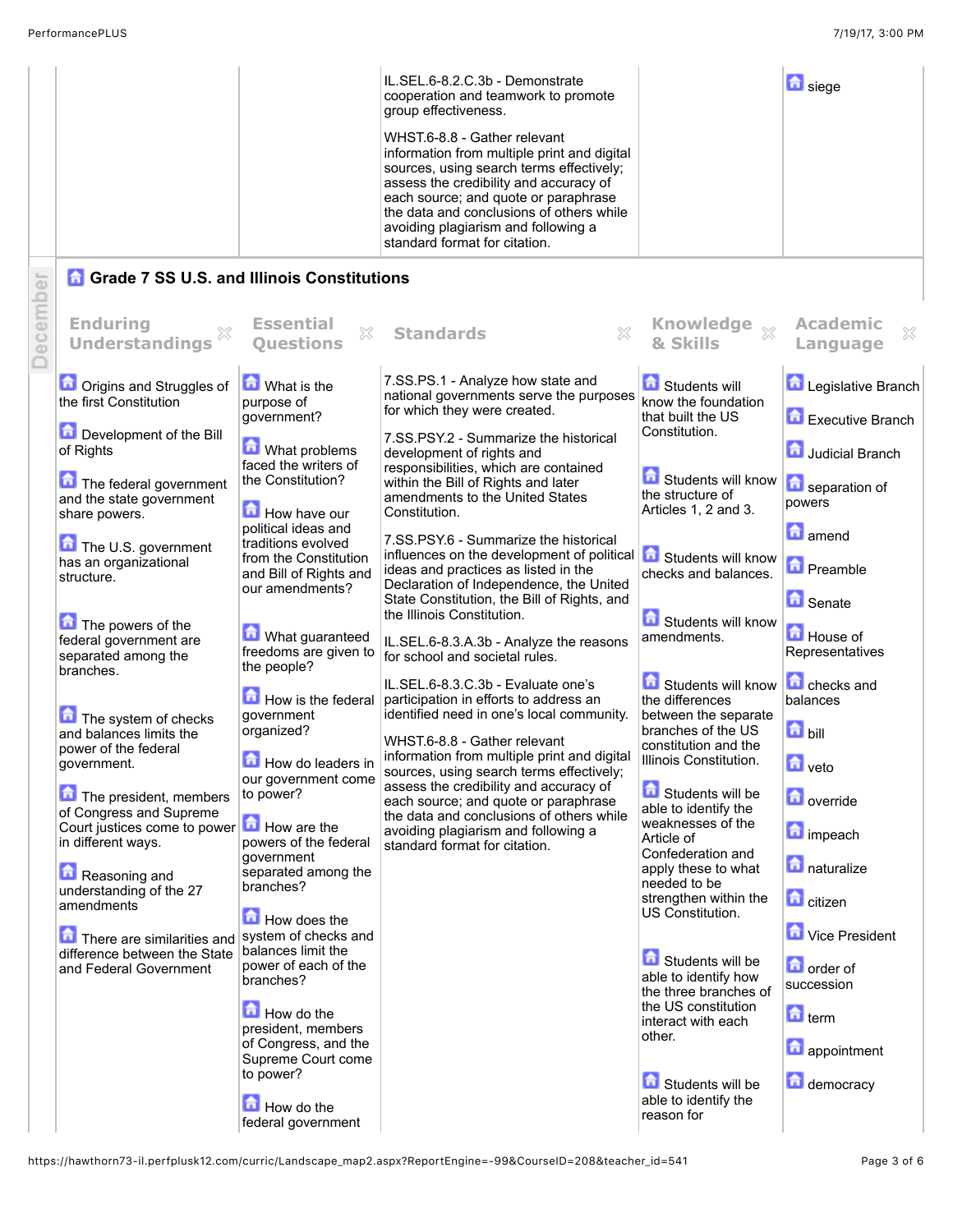|         |                                                                                                                                                                                                                                                                                                                                                                                                                                                                                                                                                                                                                                                                                                                                            | and state government<br>share power?                                                                                                                                                                                                                                                                                                                                                                     |                                                                                                                                                                                                                                                                                                                                                                                                                                                                                                                                                                                                                                                                                                                                                                                                                                                                                                                                                                                                                                                                                                                                                                                                                                                   | amendments to be<br>added to the original<br>US Constitution.<br>Students will be<br>able to discuss the<br>variations between the<br>two constitutions.                                                                                                                                                                                                                                                                                                                                                                                                                                                       |                                                                                                   |   |
|---------|--------------------------------------------------------------------------------------------------------------------------------------------------------------------------------------------------------------------------------------------------------------------------------------------------------------------------------------------------------------------------------------------------------------------------------------------------------------------------------------------------------------------------------------------------------------------------------------------------------------------------------------------------------------------------------------------------------------------------------------------|----------------------------------------------------------------------------------------------------------------------------------------------------------------------------------------------------------------------------------------------------------------------------------------------------------------------------------------------------------------------------------------------------------|---------------------------------------------------------------------------------------------------------------------------------------------------------------------------------------------------------------------------------------------------------------------------------------------------------------------------------------------------------------------------------------------------------------------------------------------------------------------------------------------------------------------------------------------------------------------------------------------------------------------------------------------------------------------------------------------------------------------------------------------------------------------------------------------------------------------------------------------------------------------------------------------------------------------------------------------------------------------------------------------------------------------------------------------------------------------------------------------------------------------------------------------------------------------------------------------------------------------------------------------------|----------------------------------------------------------------------------------------------------------------------------------------------------------------------------------------------------------------------------------------------------------------------------------------------------------------------------------------------------------------------------------------------------------------------------------------------------------------------------------------------------------------------------------------------------------------------------------------------------------------|---------------------------------------------------------------------------------------------------|---|
| anuary  | <b>Enduring</b><br>×<br><b>Understandings</b>                                                                                                                                                                                                                                                                                                                                                                                                                                                                                                                                                                                                                                                                                              | <b>Essential</b><br>X<br><b>Ouestions</b>                                                                                                                                                                                                                                                                                                                                                                | <b>Standards</b><br>X                                                                                                                                                                                                                                                                                                                                                                                                                                                                                                                                                                                                                                                                                                                                                                                                                                                                                                                                                                                                                                                                                                                                                                                                                             | <b>Knowledge</b><br>$\chi$<br>& Skills                                                                                                                                                                                                                                                                                                                                                                                                                                                                                                                                                                         | <b>Academic</b><br>Language                                                                       | × |
|         | <b>n</b> Grade 7 SS Westward Expansion                                                                                                                                                                                                                                                                                                                                                                                                                                                                                                                                                                                                                                                                                                     |                                                                                                                                                                                                                                                                                                                                                                                                          |                                                                                                                                                                                                                                                                                                                                                                                                                                                                                                                                                                                                                                                                                                                                                                                                                                                                                                                                                                                                                                                                                                                                                                                                                                                   |                                                                                                                                                                                                                                                                                                                                                                                                                                                                                                                                                                                                                |                                                                                                   |   |
| epruary | <b>Enduring</b><br><b>Understandings</b>                                                                                                                                                                                                                                                                                                                                                                                                                                                                                                                                                                                                                                                                                                   | <b>Essential</b><br>X<br><b>Ouestions</b>                                                                                                                                                                                                                                                                                                                                                                | X<br><b>Standards</b>                                                                                                                                                                                                                                                                                                                                                                                                                                                                                                                                                                                                                                                                                                                                                                                                                                                                                                                                                                                                                                                                                                                                                                                                                             | Knowledge<br>$\chi$<br>& Skills                                                                                                                                                                                                                                                                                                                                                                                                                                                                                                                                                                                | <b>Academic</b><br>Language                                                                       | × |
|         | There were different<br>motivations for western<br>expansion including<br>religious, economic, political,<br>and social factors.<br>Different social, ethnic,<br>political, and economic<br>groups faced difficulties and<br>conflicts that helped shape<br>our country's democracy.<br>Many pioneers had naïve<br>ideas and limited knowledge<br>about the real opportunities,<br>challenges, and difficulties<br>facing them in the process of<br>moving westward.<br>The transcontinental<br>railroad, mining, cattle<br>industry, and the settlement<br>of the West had a negative<br>effect on the Native<br>Americans, as well as<br>negative effect on the<br>environment.<br>Manifest Destiny led to<br>conflict between cultures. | How did Western<br>Expansion affect and<br>shape American<br>Democracy?<br>Why does man<br>always look for new<br>challenges and<br>frontiers?<br>How did the<br>opening and closing<br>of the western frontier<br>impact political and<br>cultural life in the<br><b>United States?</b><br>What group of<br>people experienced<br>the greatest lifestyle<br>change as a result of<br>Western Expansion? | 7.SS.PS.1 - Analyze how state and<br>national governments serve the purposes<br>for which they were created.<br>7.SS.PS.3 - Explain how technological<br>changes have lead to new and/or<br>improved products and how these<br>changes impact society.<br>7.SS.PS.4 - Identify barriers to trade and<br>explain why national relations create<br>barriers to trade.<br>7.SS.PS.5 - Recognize the significance<br>of cultural diversity in the social history of <b>6</b> Students will know<br>the United States.<br>7.SS.PS.7 - Identify how the natural<br>environment influences the location of<br>certain human activities.<br>7.SS.PS.8 - Describe how geography<br>has influenced the development of the<br>United States.<br>IL.SEL.6-8.1.B.3a - Analyze how<br>personal qualities influence choices and<br>successes.<br>IL.SEL.6-8.1.C.3a - Set a short-term goal<br>and make a plan for achieving it.<br>WHST.6-8.8 - Gather relevant<br>information from multiple print and digital<br>sources, using search terms effectively;<br>assess the credibility and accuracy of<br>each source; and quote or paraphrase<br>the data and conclusions of others while<br>avoiding plagiarism and following a<br>standard format for citation. | Students will know<br>economical impact on<br>the US as a whole, as<br>individual states.<br>Students will know<br>political decisions<br>behind the Louisiana<br>Purchase.<br>the explorations and<br>discoveries of Lewis<br>and Clark and the<br>impact on the US<br>靑<br>Students will know<br>how the Gold Rush<br>established California.<br>Students will be<br>able to analyze<br>primary sources<br>focused on Gold Rush<br>news headlines.<br>photographs and<br>maps.<br>Students will be<br>able to debate<br>Manifest Destiny and<br>the importance of<br><b>Westward Expansion</b><br>to the US. | <b>Expedition</b><br><b>D</b> Oregon Trail<br><b>D</b> pioneer<br><b>h</b> annex<br><b>n</b> cede |   |
|         |                                                                                                                                                                                                                                                                                                                                                                                                                                                                                                                                                                                                                                                                                                                                            |                                                                                                                                                                                                                                                                                                                                                                                                          |                                                                                                                                                                                                                                                                                                                                                                                                                                                                                                                                                                                                                                                                                                                                                                                                                                                                                                                                                                                                                                                                                                                                                                                                                                                   | Students will be                                                                                                                                                                                                                                                                                                                                                                                                                                                                                                                                                                                               |                                                                                                   |   |